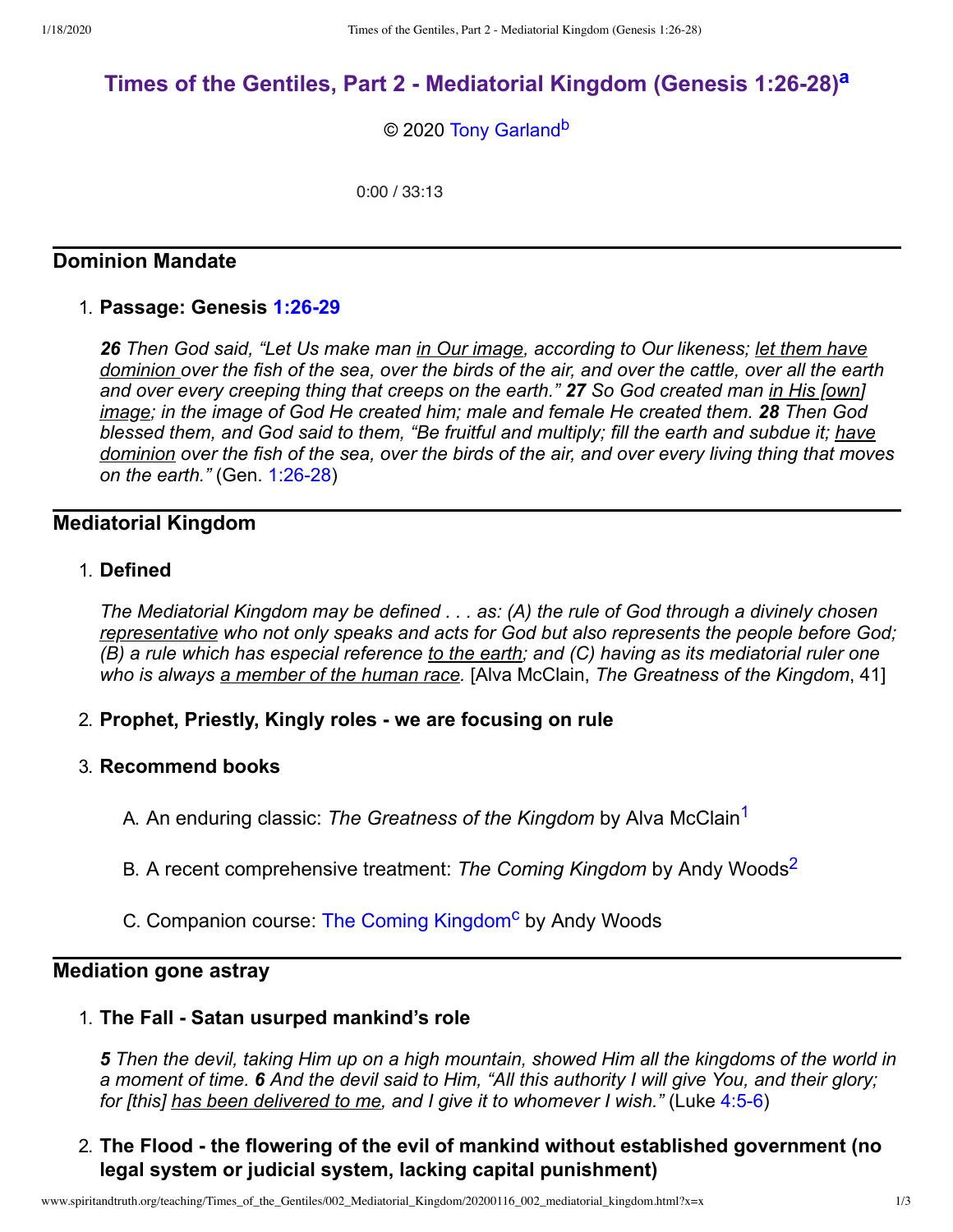# 3. **The tower of Babel - first mention of the term "kingdom"**

The beginning of [Nimrod's] kingdom was Babel . . . (Gen. [10:10\)](http://www.spiritandtruth.org/bibles/nasb/b01c010.htm#Gen._C10V10)

A. Significantly: the first autonomous human kingdom is associated with Babel — a theme which leads to Neo-Babylonia under Nebuchadnezzar and eventually to future Babylon under the Beast (or Antichrist)

# 4. **God works with an elect nation—beginning with Abraham and extending down to Jacob (Israel)**

- A. Moses functioned somewhat like a "king" over the theocratic nation of Israel
	- I. **4** Moses commanded a law for us, A heritage of the congregation of Jacob. **5** And He was king in Jeshurun, When the leaders of the people were gathered, All the tribes of Israel together. (Deu. [33:4-5](http://www.spiritandtruth.org/bibles/nasb/b05c033.htm#Deu._C33V4))
	- II. 'And you [Israel] shall be to Me a kingdom of priests and a holy nation.' These [*are*] the words which you shall speak to the children of Israel. (Ex. [19:6\)](http://www.spiritandtruth.org/bibles/nasb/b02c019.htm#Ex._C19V6)
- B. God was to be viewed as the king, but eventually the people asked for a king like the other nations
- C. Passage: 1 Samuel [8:4-9](http://www.spiritandtruth.org/bibles/nasb/b09c008.htm#1S._C8V4)

*4 Then all the elders of Israel gathered together and came to Samuel at Ramah, 5 and said to him, "Look, you are old, and your sons do not walk in your ways. Now make us a king to judge us like all the nations." 6 But the thing displeased Samuel when they said, "Give us a king to judge us." So Samuel prayed to the LORD. 7 And the LORD said to Samuel, "Heed the voice of the people in all that they say to you; for they have not rejected you, but they have rejected Me, that I should not reign over them. 8 "According to all the works which they have done since the day that I brought them up out of Egypt, even to this day-with which they have forsaken Me and served other gods-so they are doing to you also. 9 "Now therefore, heed their voice. However, you shall solemnly forewarn them, and show them the behavior of the king who will reign over them."* (1S. [8:4-9\)](http://www.spiritandtruth.org/bibles/nasb/b09c008.htm#1S._C8V4)

D. God chooses Saul, who is subsequently rejected (1S. [15:26](http://www.spiritandtruth.org/bibles/nasb/b09c015.htm#1S._C15V26); [16:1](http://www.spiritandtruth.org/bibles/nasb/b09c016.htm#1S._C16V1)), which then leads to the anointing of David as king (1S. [16:13](http://www.spiritandtruth.org/bibles/nasb/b09c016.htm#1S._C16V13); 2S. [2:4;](http://www.spiritandtruth.org/bibles/nasb/b10c002.htm#2S._C2V4) [5:3\)](http://www.spiritandtruth.org/bibles/nasb/b10c005.htm#2S._C5V3)

**David's rule provides the basis from which God will establish a truly just mediatorial kingdom through a perfect descendant of David**